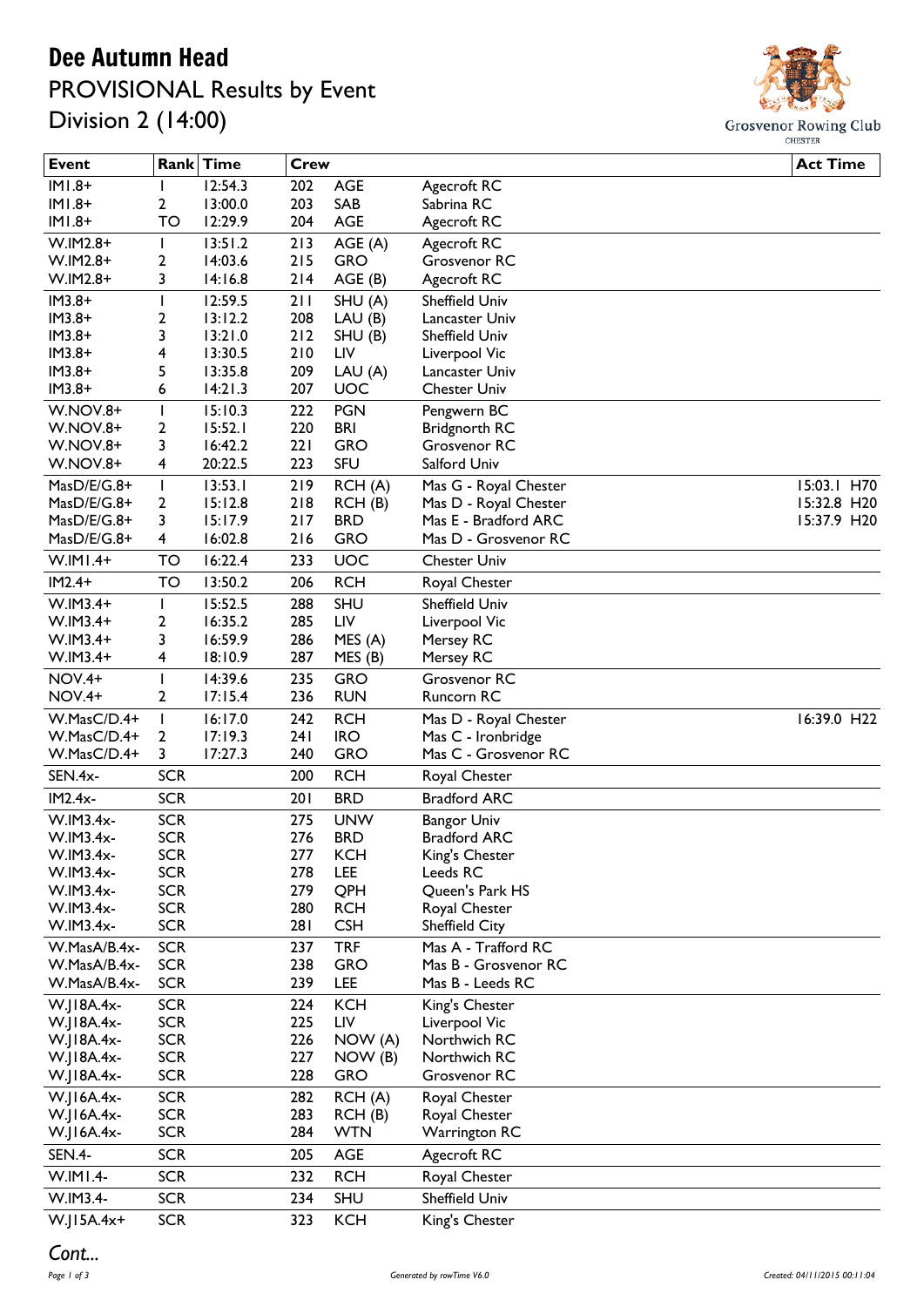## Dee Autumn Head PROVISIONAL Results by Event Division 2 (14:00)



| <b>Event</b>        | Rank Time                | Crew       |                          |                                     | <b>Act Time</b> |
|---------------------|--------------------------|------------|--------------------------|-------------------------------------|-----------------|
| W.J15A.4x+          | <b>SCR</b>               | 324        | LIV                      | Liverpool Vic                       |                 |
| $W.J15A.4x+$        | <b>SCR</b>               | 325        | <b>MTS</b>               | Merch Taylors                       |                 |
| $W.J15A.4x+$        | <b>SCR</b>               | 326        | <b>TRF</b>               | <b>Trafford RC</b>                  |                 |
| $W.$   14A.4x+      | <b>SCR</b>               | 327        | LIV                      | Liverpool Vic                       |                 |
| $W$ .JI4A.4x+       | <b>SCR</b>               | 328        | <b>MTS</b>               | Merch Taylors                       |                 |
| $W$ .JI4A.4x+       | <b>SCR</b>               | 329        | <b>NST</b>               | North Staffs RC                     |                 |
| $W.JI4A.4x+$        | <b>SCR</b>               | 330        | QPH                      | Queen's Park HS                     |                 |
| $W.JI4A.4x+$        | <b>SCR</b>               | 331        | <b>RCH</b>               | Royal Chester                       |                 |
| $IM3.2-$            | <b>SCR</b>               | 231        | SFU                      | Salford Univ                        |                 |
| MasF.2-             | <b>SCR</b>               | 263        | <b>IRO</b>               | Ironbridge                          |                 |
| $ 18A.2-$           | <b>SCR</b>               | 244        | <b>MNS</b>               | Monmouth Sch                        |                 |
| W.IM2.2x            | <b>SCR</b>               | 303        | <b>WTN</b>               | <b>Warrington RC</b>                |                 |
| IM3.2x              | <b>SCR</b>               | 229        | <b>UNW</b>               | <b>Bangor Univ</b>                  |                 |
| IM3.2x              | <b>SCR</b>               | 230        | <b>RDG</b>               | Reading RC                          |                 |
| W.NOV.2x            | <b>SCR</b>               | 318        | <b>UNW</b>               | <b>Bangor Univ</b>                  |                 |
| MasB.2x             | <b>SCR</b>               | 245        | LEE                      | Leeds RC                            |                 |
| MasB.2x             | <b>SCR</b>               | 246        | <b>WTN</b>               | <b>Warrington RC</b>                |                 |
|                     |                          |            |                          |                                     |                 |
| MasC.2x             | <b>SCR</b>               | 247        | <b>GRO</b>               | Grosvenor RC                        |                 |
| MasC.2x             | <b>SCR</b>               | 248        | <b>NOW</b>               | Northwich RC                        |                 |
| MasE/F.2x           | <b>SCR</b>               | 261        | <b>REX</b>               | Mas E - Rex BC                      |                 |
| MasE/F.2x           | <b>SCR</b>               | 262        | <b>MNE</b>               | Mas F - Merchants 98 BC             |                 |
| J18A.2x             | <b>SCR</b>               | 243        | <b>BRD</b>               | <b>Bradford ARC</b>                 |                 |
| 17A.2x              | <b>SCR</b>               | 304        | <b>MTS</b>               | Merch Taylors                       |                 |
| 17A.2x              | <b>SCR</b>               | 305        | <b>NOW</b>               | Northwich RC                        |                 |
| JI7A.2x             | <b>SCR</b>               | 306        | <b>TRF</b>               | Trafford RC                         |                 |
| 16A.2x              | <b>SCR</b>               | 307        | LCS                      | Lancaster SRA                       |                 |
| 16A.2x              | <b>SCR</b>               | 308        | PGN(A)                   | Pengwern BC                         |                 |
| J16A.2x             | <b>SCR</b>               | 309        | PGN(B)                   | Pengwern BC                         |                 |
| $ $ I 5A.2 $\times$ | <b>SCR</b>               | 310        | <b>GRO</b>               | Grosvenor RC                        |                 |
| I5A.2x              | <b>SCR</b>               | 311        | PGN(A)                   | Pengwern BC                         |                 |
| I5A.2x              | <b>SCR</b>               | 312        | PGN(B)                   | Pengwern BC                         |                 |
| J15A.2x             | <b>SCR</b>               | 313        | QPH                      | Queen's Park HS                     |                 |
| J15A.2x             | <b>SCR</b>               | 314        | RCH(A)                   | Royal Chester                       |                 |
| J15A.2x             | <b>SCR</b>               | 315        | RCH (B)                  | Royal Chester                       |                 |
| W.SEN.Ix            | <b>SCR</b>               | 316        | <b>WTN</b>               | Warrington RC (Lucy Glover)         |                 |
| IMI.Ix              | <b>SCR</b>               | 249        | <b>UNW</b>               | Bangor Univ (John Smith)            |                 |
| IMI.Ix              | <b>SCR</b>               | 250        | NOW (A)                  | Northwich RC (George Lawton)        |                 |
| IMI.Ix              | <b>SCR</b>               | 251        | NOW (B)                  | Northwich RC (Kevin Dudley)         |                 |
| W.IM2.Ix            | <b>SCR</b>               | 317        | <b>WTN</b>               | Warrington RC (Eleanor Davies)      |                 |
| IM3.Ix              | <b>SCR</b>               | 252        | <b>UNW</b>               | Bangor Univ (Sam Harn)              |                 |
| IM3.1x              | <b>SCR</b>               | 253        | <b>GRO</b>               | Grosvenor RC (James Graves)         |                 |
| IM3.Ix              | <b>SCR</b>               | 254        | LAJ                      | John O'Gaunt RC (Antony Houghton)   |                 |
| IM3.Ix              | <b>SCR</b><br><b>SCR</b> | 255<br>256 | <b>RCH</b>               | Royal Chester (Jakob Freer-Smith)   |                 |
| IM3.1x<br>IM3.Ix    | <b>SCR</b>               | 257        | <b>RUN</b><br><b>CSH</b> | Runcorn RC (Alexander Herrod)       |                 |
|                     |                          |            |                          | Sheffield City (Matthew Tapley)     |                 |
| W.NOV.Ix            | <b>SCR</b>               | 319        | <b>BRD</b>               | Bradford ARC (Megan Jones-Gerrard)  |                 |
| W.NOV.Ix            | <b>SCR</b>               | 320        | <b>GRO</b>               | Grosvenor RC (Sophie Morris)        |                 |
| W.NOV.Ix            | <b>SCR</b>               | 321        | <b>NOW</b>               | Northwich RC (Claire Irons)         |                 |
| W.NOV.Ix            | <b>SCR</b>               | 322        | <b>PGN</b>               | Pengwern BC (Kate Fraser)           |                 |
| MasB.lx             | <b>SCR</b>               | 258        | <b>UNW</b>               | Bangor Univ (Paul Carter)           |                 |
| MasB.lx             | <b>SCR</b>               | 259        | <b>KCH</b>               | King's Chester (J A David Blackham) |                 |
| MasB.lx             | <b>SCR</b>               | 260        | <b>MES</b>               | Mersey RC (Andrew James Coyne)      |                 |
| MasC.Ix             | <b>SCR</b>               | 264        | <b>GRO</b>               | Grosvenor RC (Tim Donovan)          |                 |
| MasC.lx             | <b>SCR</b>               | 265        | <b>RUN</b>               | Runcorn RC (Paul Massey)            |                 |

*Cont...*<br>Page 2 of 3